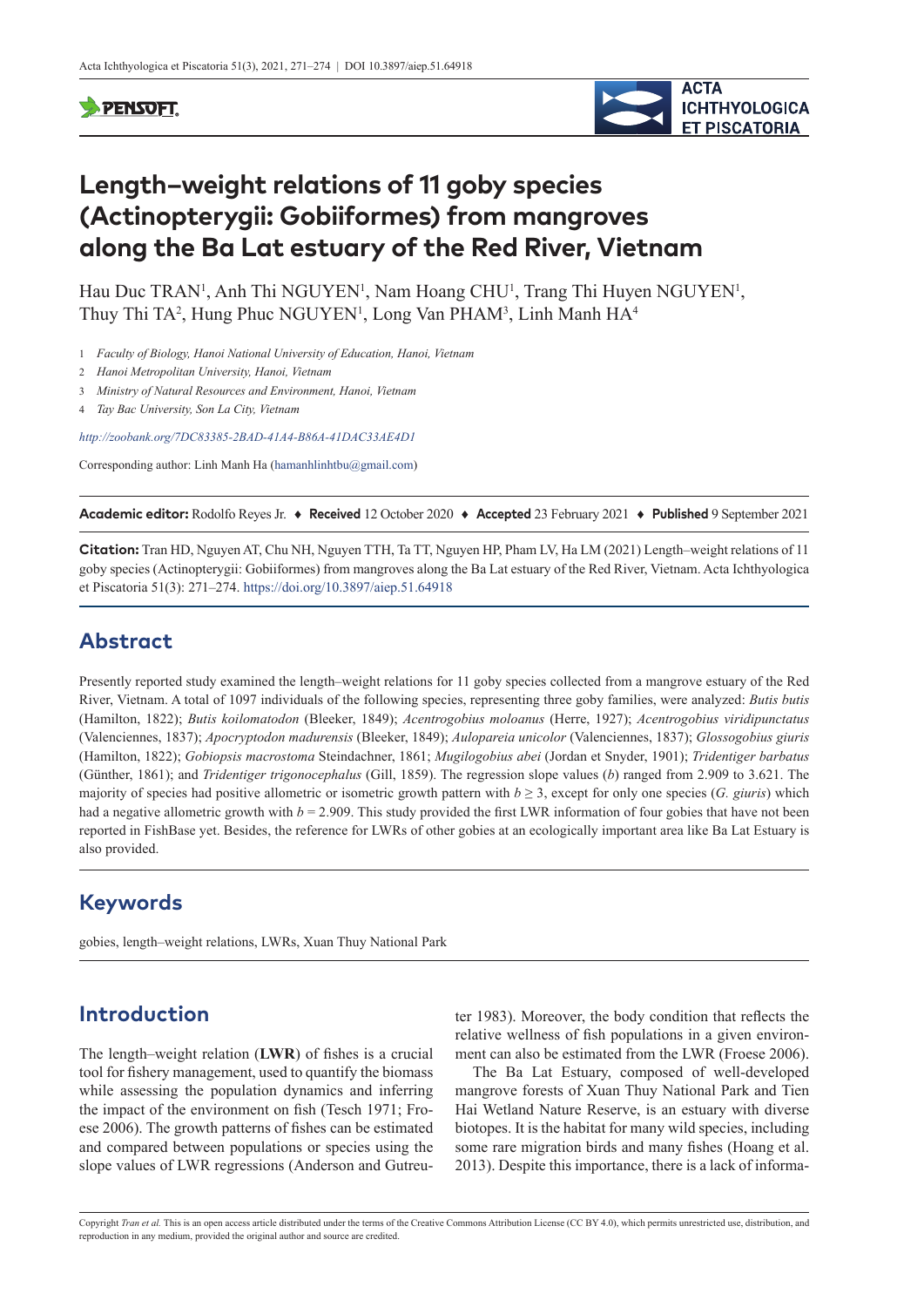

**Figure 1.** Map of the study area along Ba Lat Estuary, Vietnam. (**A**) Xuan Thuy National Park; (**B**) Tien Hai Wetland Nature Reserve; dashed rectangles indicate sampling sites. Scale bar: 2 km.

tion about LWRs of fishes in this area that may be useful for fisheries management.

This study intended to provide necessary information on LWRs for a better management of fishery resources in the area of Ba Lat Estuary.

#### **Materials and methods**

Fishes were collected monthly using hand nets and eight-hole fishing nets at Xuan Thuy National Park from March 2018 to February 2019 and Tien Hai Wetland Nature Reserve from March 2019 to February 2020 (Fig. 1). Total length (TL) and body weight (*W*) of fresh anesthetized fish samples were measured using a digital caliper and a digital balance to the nearest 0.01 cm and 0.1 g (except for *Mugilogobius abei* was measured to nearest 0.01 g), respectively.

The LWRs were estimated using the following formula:

$$
W = a \mathrm{T} \mathrm{L}^b
$$

where  $W$  is total body weight [g], TL the total length [cm], *a* is the regression intercept, and *b* is the slope. The values of *a* and *b* were obtained from linear regression analysis using the natural logarithm of the variables, i.e.,  $ln W = ln a + b \times ln TL$  (Ricker 1973). Student's *t*-tests were performed to examine the growth type of fishes by comparing *b* with 3 (isometric growth if  $b = 3$ , negative allometric if  $b < 3$  or positive allometric if  $b > 3$ ). Basic functions in R software version 4.0.2 were used to perform all statistical analysis (R Core Team 2020).

#### **Results**

A total of 1097 specimens belonging to 3 families (Butidae, Gobiidae, Oxudercidae), and representing 11 species were examined: *Butis butis* (Hamilton, 1822); *Butis koilomatodon* (Bleeker, 1849); *Acentrogobius moloanus* (Herre, 1927); *Acentrogobius viridipunctatus* (Valenciennes, 1837); *Apocryptodon madurensis* (Bleeker, 1849); *Aulopareia unicolor* (Valenciennes, 1837); *Glossogobius giuris* (Hamilton, 1822); *Gobiopsis macrostoma* Steindachner, 1861; *Mugilogobius abei* (Jordan et Snyder, 1901); *Tridentiger barbatus* (Günther, 1861); and *Tridentiger trigonocephalus* (Gill, 1859). Table 1 shows the estimated LWRs and related information.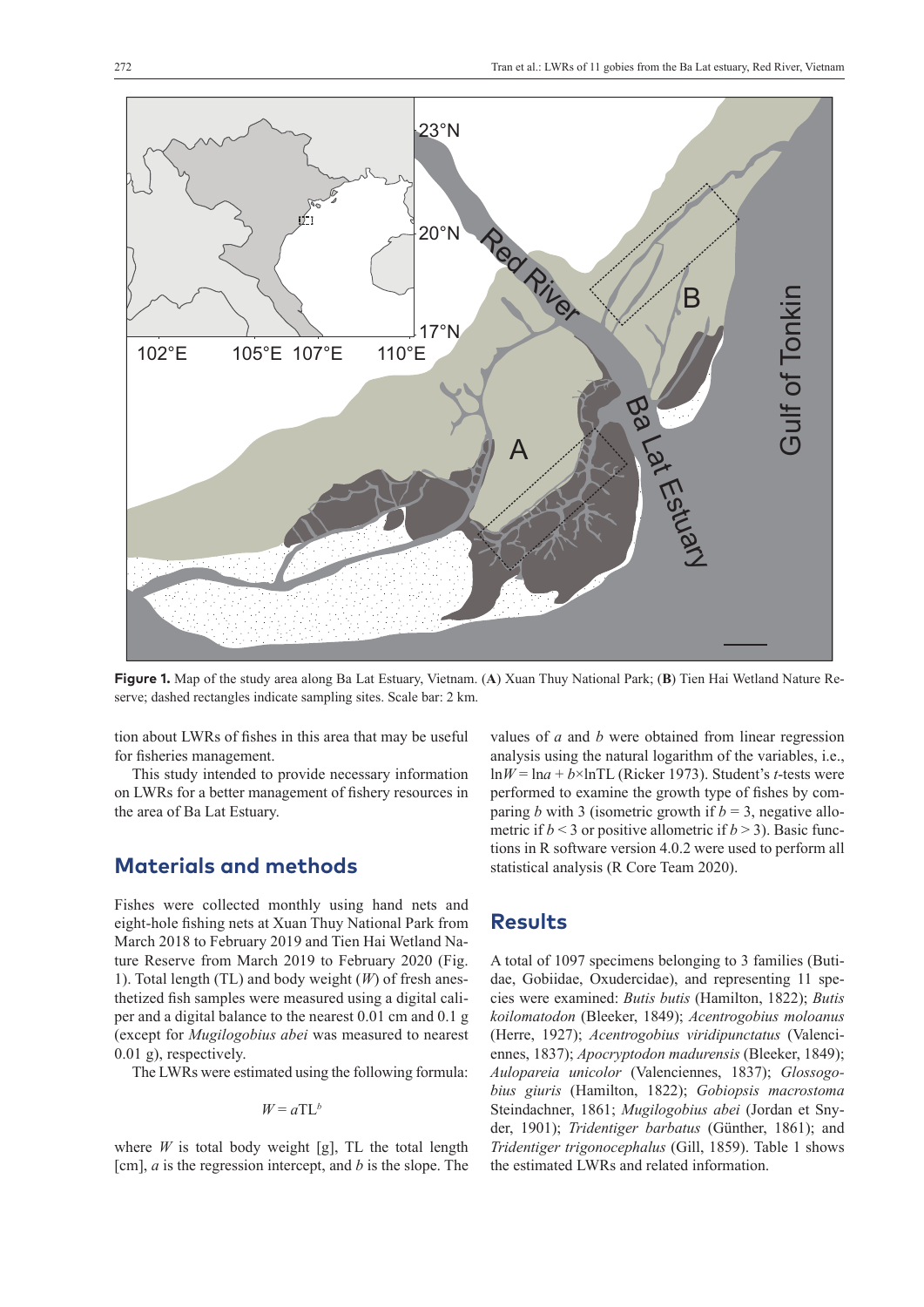|  |  | Table 1. LWR parameters for 11 goby species collected from mangroves along Ba Lat Estuary, Vietnam. |  |  |  |  |  |  |  |  |  |  |
|--|--|-----------------------------------------------------------------------------------------------------|--|--|--|--|--|--|--|--|--|--|
|--|--|-----------------------------------------------------------------------------------------------------|--|--|--|--|--|--|--|--|--|--|

| <b>Family/Species</b>         | $\boldsymbol{n}$ | <b>Total length</b> | Weight        |                  | <b>Regression parameters</b> | $b$ (in | Length [cm]     |                     |       |                    |                              |
|-------------------------------|------------------|---------------------|---------------|------------------|------------------------------|---------|-----------------|---------------------|-------|--------------------|------------------------------|
|                               |                  | cm                  | [g]           | $\boldsymbol{a}$ | 95% CI of a                  | h       | $95\%$ CI of b  | <i>b</i> compare to | $r^2$ | <b>FishBase</b> )  | (on FishBase)                |
|                               |                  |                     |               |                  |                              |         |                 | $3(P, t-test)$      |       |                    |                              |
| <b>Butidae</b>                |                  |                     |               |                  |                              |         |                 |                     |       |                    |                              |
| <b>Butis</b> butis            |                  | $.78 - 12.20$<br>6  | $2.7 - 22.6$  | 0.003            | $0.001 - 0.007$              | 3.621   | 3.180-4.061     | 0.008               | 0.950 | 3.000 <sup>1</sup> | $8.6$ TL <sup>1</sup>        |
| Butis koilomatodon            |                  | 3.96-9.24           | $0.8 - 12.8$  | 0.010            | $0.006 - 0.016$              | 3.208   | 2.936-3.480     | 0.132               | 0.898 | 3.260 <sup>2</sup> | $1.4 - 5.1$ SL <sup>2</sup>  |
| Gobiidae                      |                  |                     |               |                  |                              |         |                 |                     |       |                    |                              |
| Acentrogobius moloanus        | 36               | $5.77 - 8.17$       | $1.2 - 5.9$   | 0.003            | $0.001 - 0.010$              | 3.408   | 2.816-3.999     | 0.170               | 0.801 |                    |                              |
| Acentrogobius viridipunctatus | 109              | 2.34–13.75          | 1.8–29.3      | 0.008            | $0.006 - 0.010$              | 3.164   | $3.067 - 3.262$ | 0.001               | 0.975 | 3.230 <sup>1</sup> | $4.3 - 12.3$ TL <sup>1</sup> |
| Apocryptodon madurensis       | 188              | $4.58 - 8.94$       | $0.7 - 7.0$   | 0.005            | $0.004 - 0.007$              | 3.266   | 3.098-3.433     | 0.002               | 0.888 |                    |                              |
| Aulopareia unicolor           |                  | $4.43 - 10.74$      | $0.8 - 15.8$  | 0.004            | $0.003 - 0.006$              | 3.451   | 3.298-3.605     | ${}_{0.001}$        | 0.910 |                    |                              |
| Glossogobius giuris           |                  | $5.81 - 27.00$      | $-4-162.0$    | 0.009            | $0.008 - 0.011$              | 2.909   | 2.843-2.974     | ${}< 0.001$         | 0.966 | $2.682 - 3.2983$   | $2.3 - 23.6$ TL <sup>3</sup> |
| Gobiopsis macrostoma          |                  | $5.35 - 9.90$       | 1.7–12.0      | 0.005            | $0.003 - 0.009$              | 3.391   | 3.144-3.637     | 0.002               | 0.934 |                    |                              |
| Oxudercidae                   |                  |                     |               |                  |                              |         |                 |                     |       |                    |                              |
| Mugilogobius abei             |                  | $.54 - 3.20$        | $0.04 - 0.33$ | 0.009            | $0.008 - 0.010$              | 3.240   | 3.096-3.383     | 0.002               | 0.981 | 2.876 <sup>1</sup> | $1.2 - 5.0$ TL <sup>1</sup>  |
| Tridentiger barbatus          |                  | $3.56 - 9.16$       | $0.5 - 10.1$  | 0.006            | $0.003 - 0.010$              | 3.416   | $3.137 - 3.695$ | ${}_{0.001}$        | 0.922 | 3.2374             | $3.5 - 10.4$ SL <sup>4</sup> |
| Tridentiger trigonocephalus   |                  | $5.21 - 8.88$       | $1.4 - 10.3$  | 0.008            | $0.004 - 0.015$              | 3.291   | $2.949 - 3.633$ | 0.094               | 0.859 | 3.000 <sup>1</sup> | $2.3$ TL <sup>1</sup>        |

*n* = sample size, *a* = intercept, *b* = slope, CI = confidence interval, *r*<sup>2</sup> = coefficient of determination, TL = total length, SL = standard length; <sup>1</sup>Froese and Pauly (2020), <sup>2</sup>I obsto et al. (2018), <sup>3</sup>Hossein e Lobato et al. (2018), <sup>3</sup>Hossain et al. (2009), <sup>4</sup>Xu et al. (2016).

The coefficients of determination  $r^2$  ranged from 0.801 (for *A. moloanus*) to 0.981 (for *M. abei*). All 11 examined species had  $r^2$  larger than  $0.800$  and were highly significant (*P* < 0.001 for all cases). The estimated values of intercepts (*a* value) ranged from 0.003 (*B. butis* and *A. moloanus*) to 0.010 (*B. koilomatodon*). The values of parameter *b* ranged from 2.909 for *G. giuris* to 3.621 for *B. butis* (Table 1), all remained within the expected 2–4 range (Tesch 1971), and mostly within the range 2.5–3.5 as suggested by Carlander (1969) or the range of 2.7–3.4 reported for 90% species examined by Froese (2006). The *b* values for the majority of the species were significantly higher than or at least equal to three, except for only *G. giuris* (Table 1).

#### **Discussion**

The LWRs of *A. moloanus*, *A. madurensis*, *A. unicolor*, and *G. macrostoma* were hitherto not available in FishBase (Froese and Pauly 2020). Hence, present study represents the first reference on LWRs for these four species. Besides these first records, we provided more robust data of LWRs for *B. butis*, and *T. trigonocephalus* than those were estimated with single data points on FishBase (Froese and Pauly 2020). For *B. butis*, we recommend another robust LWR data estimated by using 141 individuals at the size of approximately 4.5–15.5 cm TL from the Mekong Delta, southern Vietnam that has been reported with  $b = 2.74$  lower than in the present study (Dinh 2017).

Additionally, the maximum lengths of *A. moloanus* (8.17 cm) and *A. unicolor* (10.74 cm) at present were longer than those reported on FishBase as 8.0 cm and 8.8 cm, respectively (Froese and Pauly 2020), constitute new records of these species' maximum length. Although the sample sizes were relatively small for the above-mentioned species, the LWRs from this study can be used confidently since the specimens were collected monthly covering a complete year and a wide size range of each species.

This study also reported supplementary information on LWRs of the remaining species, in which the *b* values of *B. koilomatodon* (3.208), *A. viridipunctatus* (3.165), *G. giuris* (2.909), and *T. barbatus* (3.416) were quite similar to the *b* value listed on FishBase presented in Table 1 (Hossain et al. 2009; Xu et al. 2016; Lobato et al. 2018; Froese and Pauly 2020). Remarkably, the estimated *b* value for *M. abei* (3.240) was higher than the value reported as 2.876 by Li et al. (2013). From the Mekong Delta area, the proximal area of our study site, the LWR of *G. giuris* was reported with a higher *b* value than in the present study with  $b = 3.407$  (Dinh 2014). Given that, many factors can affect the parameters of LWR of fish, such as season, gonad maturity, sex, preservation methods, and differences in environmental conditions (Froese 2006). The dissimilarities found between this study and the others may be due to the differences in habitat conditions.

Concerning the growth type, our result showed that only one species had negative allometric growth  $(b < 3$ ,  $P < 0.01$ ), three species had isometric growth ( $b = 3, P > 1$ 0.05 for all cases), seven species had positive allometric growth  $(b > 3, P < 0.01$  for all cases). The positive allometric growth indicates that fish grow in body weight faster than growth in body length, and fish will possess a plump shape as they grow. At this same study area, we also observed the positive allometric growth for another goby namely *Periophthamus modestus* with general *b* = 3.094 (Tran et al. 2021).This suggests that the estuary composed of mangroves in northern Vietnam is suitable for these fishes as providing sufficient food for them to grow and gain robust body shapes.

#### **Acknowledgment**

We wish to express our gratitude to Mr Binh, a local fisherman, for his support in collecting samples and the Fish Lab members who helped in measuring samples. This work was financially supported by the Nagao Natural Environment Foundation (Japan) and the Ministry of Education and Training, Vietnam, through the B2019- SPH-05 project.